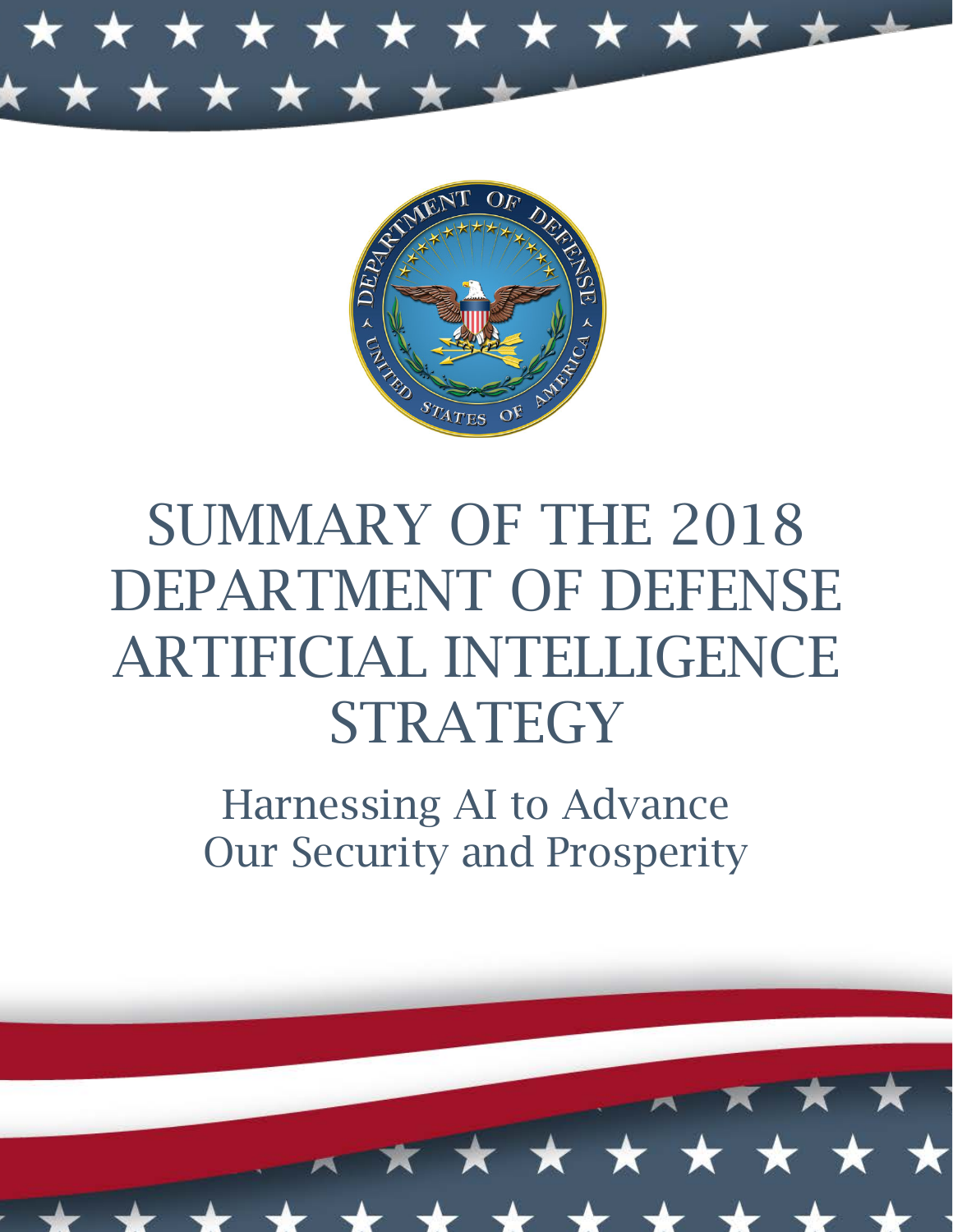This Page Intentional Left Blank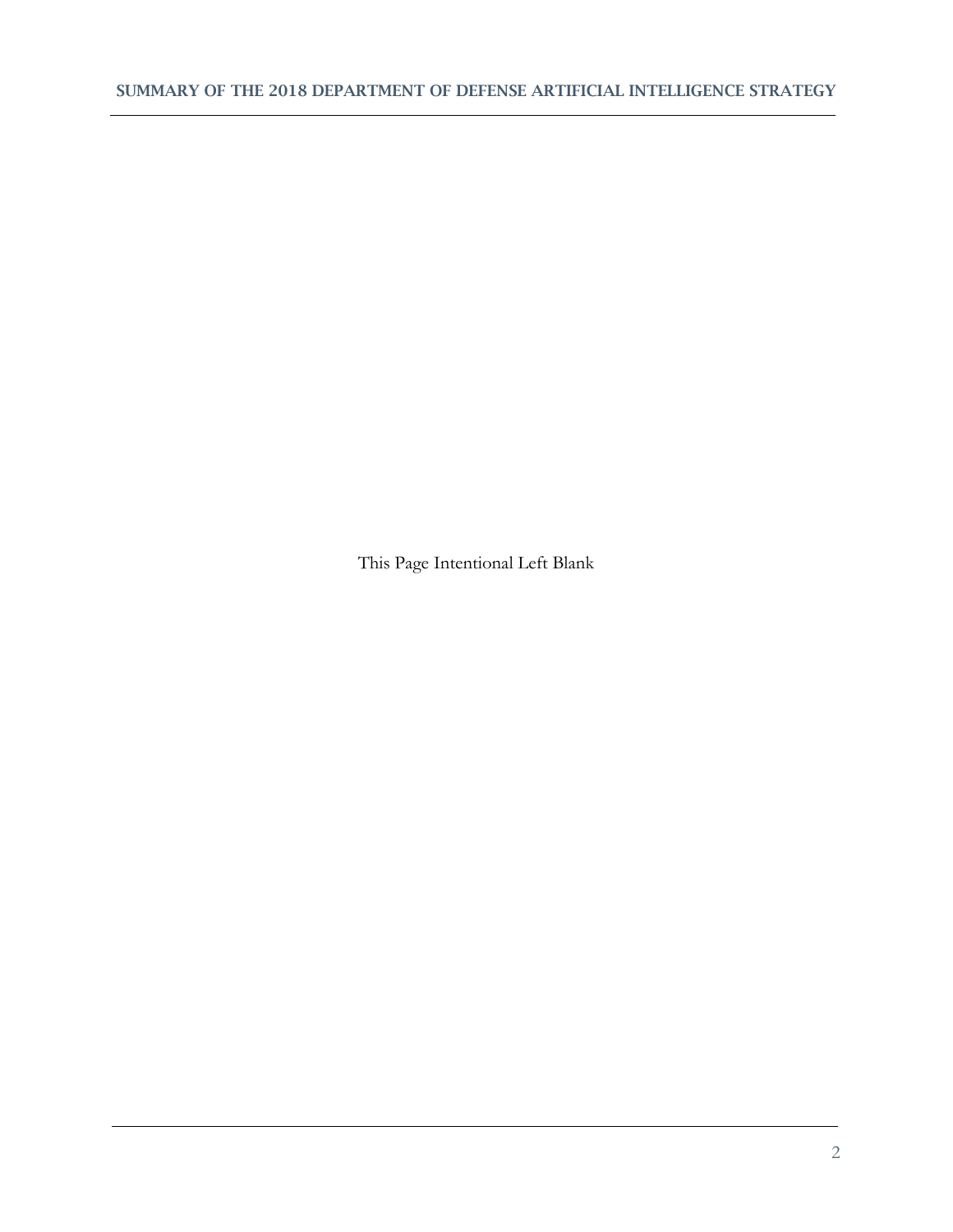# Table of Contents

| Scaling AI's impact across DoD through a common foundation that enables decentralized        |
|----------------------------------------------------------------------------------------------|
|                                                                                              |
| Engaging with commercial, academic, and international allies and partners. 7                 |
|                                                                                              |
|                                                                                              |
|                                                                                              |
|                                                                                              |
| Partnering with leading private sector technology companies, academia, and global allies and |
|                                                                                              |
|                                                                                              |
|                                                                                              |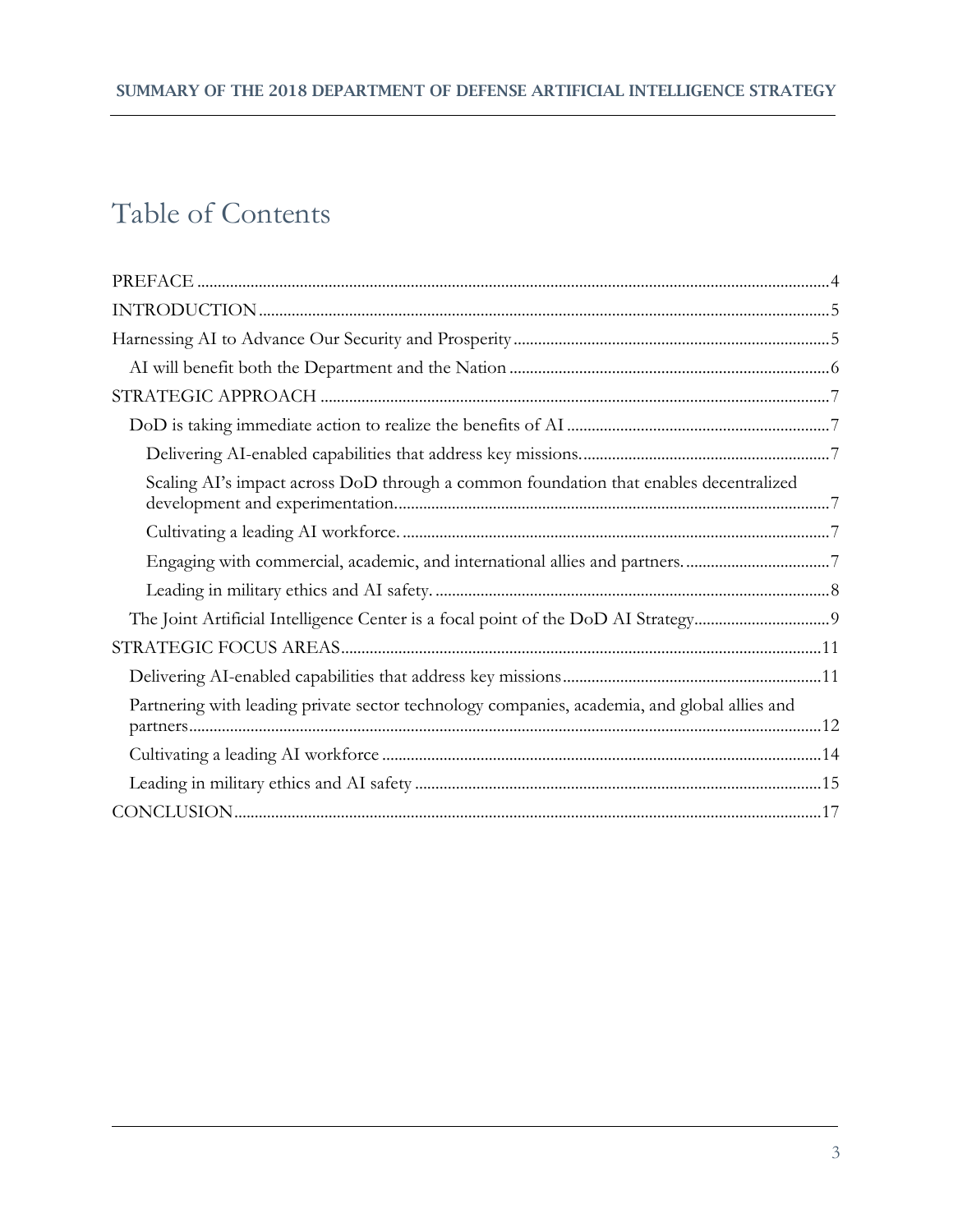## <span id="page-3-0"></span>PREFACE

The Department of Defense's (DoD) Artificial Intelligence (AI) Strategy directs the DoD to accelerate the adoption of AI and the creation of a force fit for our time. A strong, technologically advanced Department is essential for protecting the security of our nation, preserving access to markets that will improve our standard of living, and ensuring that we are capable of passing intact to the younger generations the freedoms we currently enjoy.

AI is rapidly changing a wide range of businesses and industries. It is also poised to change the character of the future battlefield and the pace of threats we must face. We will harness the potential of AI to transform all functions of the Department positively, thereby supporting and protecting U.S. servicemembers, safeguarding U.S. citizens, defending allies and partners, and improving the affordability, effectiveness, and speed of our operations. The women and men in the U.S. armed forces remain our enduring source of strength; we will use AI-enabled information, tools, and systems to empower, not replace, those who serve.

Realizing this vision requires identifying appropriate use cases for AI across DoD, rapidly piloting solutions, and scaling successes across our enterprise. The 2018 DoD AI Strategy, summarized here, will drive the urgency, scale, and unity of effort needed to navigate this transformation. The Joint Artificial Intelligence Center (JAIC) is the focal point for carrying it out. As we systematically explore AI's full potential, study its implications, and begin the process of learning about its impact on defense, we will remain thoughtful and adaptive in our execution.

We cannot succeed alone; this undertaking requires the skill and commitment of those in government, close collaboration with academia and non-traditional centers of innovation in the commercial sector, and strong cohesion among international allies and partners. We must learn from others to help us achieve the fullest understanding of the potential of AI, and we must lead in responsibly developing and using these powerful technologies, in accordance with the law and our values.

As stewards of the security and prosperity of the American public, we will leverage the creativity and agility of our nation to address the technical, ethical, and societal challenges posed by AI and leverage its opportunities in order to preserve the peace and provide security for future generations.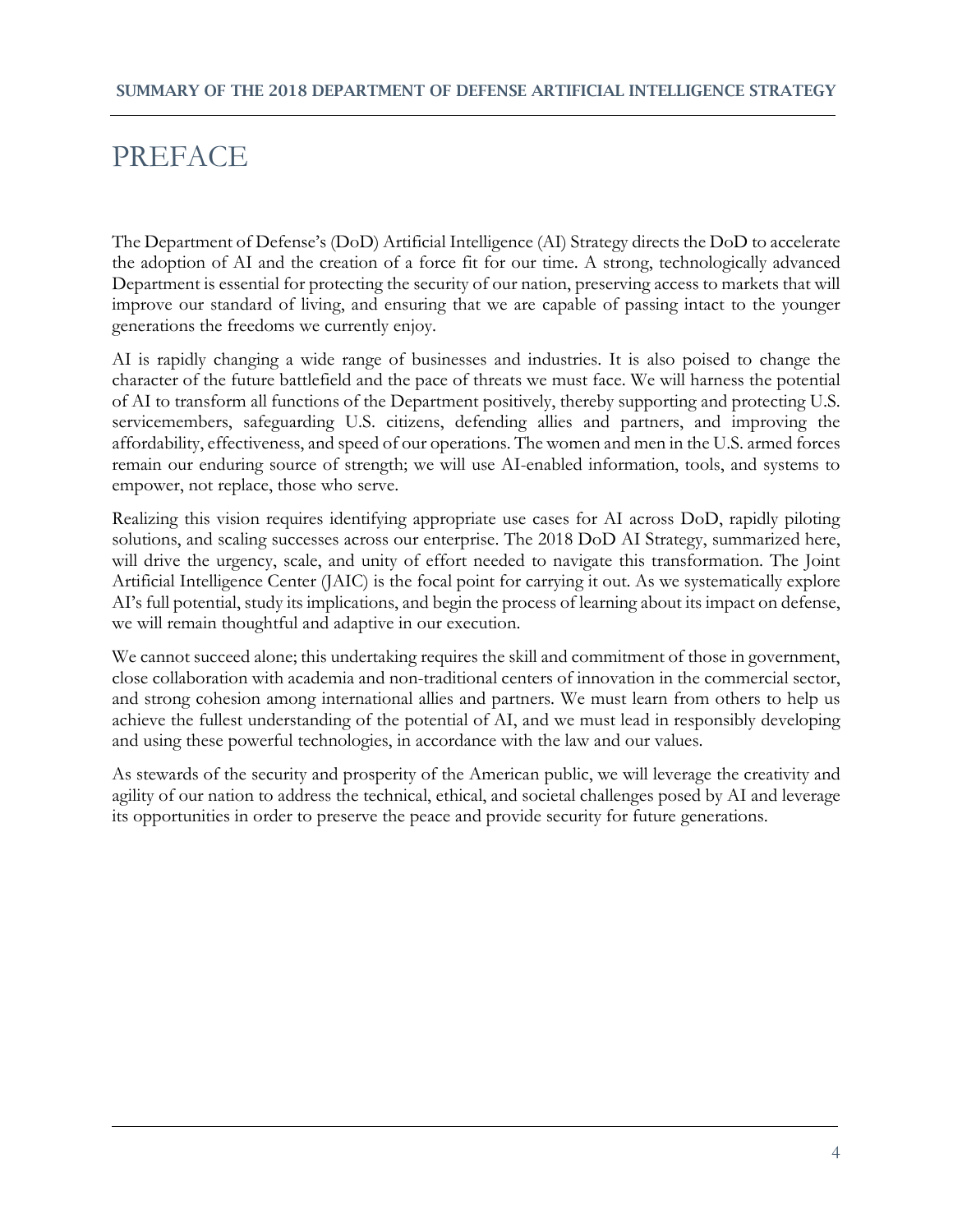# <span id="page-4-0"></span>INTRODUCTION

# <span id="page-4-1"></span>Harnessing AI to Advance Our Security and Prosperity

The U.S. Department of Defense (DoD) protects our nation by deterring war and winning the nation's wars when deterrence fails. In fulfilling this mission, we have always been at the forefront of technological advances to ensure an enduring competitive military advantage against those who threaten our security and safety.

Artificial intelligence (AI) is one such technological advance. AI refers to the ability of machines to perform tasks that normally require human intelligence – for example, recognizing patterns, learning from experience, drawing conclusions, making predictions, or taking action – whether digitally or as the smart software behind autonomous physical systems.

AI is poised to transform every industry, and is expected to impact every corner of the Department, spanning operations, training, sustainment, force protection, recruiting, healthcare, and many others. With the application of AI to defense, we have an opportunity to improve support for and protection of U.S. service members, safeguard our citizens, defend our allies and partners, and improve the affordability and speed of our operations.

Other nations, particularly China and Russia, are making significant investments in AI for military purposes, including in applications that raise questions regarding international norms and human rights. These investments threaten to erode our technological and operational advantages and destabilize the free and open international order. The United States, together with its allies and partners, must adopt AI to maintain its strategic position, prevail on future battlefields, and safeguard this order. We will also seek to develop and use AI technologies in ways that advance security, peace, and stability in the long run. We will lead in the responsible use and development of AI by articulating our vision and guiding principles for using AI in a lawful and ethical manner.

The costs of not implementing this strategy are clear. Failure to adopt AI will result in legacy systems irrelevant to the defense of our people, eroding cohesion among allies and partners, reduced access to markets that will contribute to a decline in our prosperity and standard of living, and growing challenges to societies that have been built upon individual freedoms.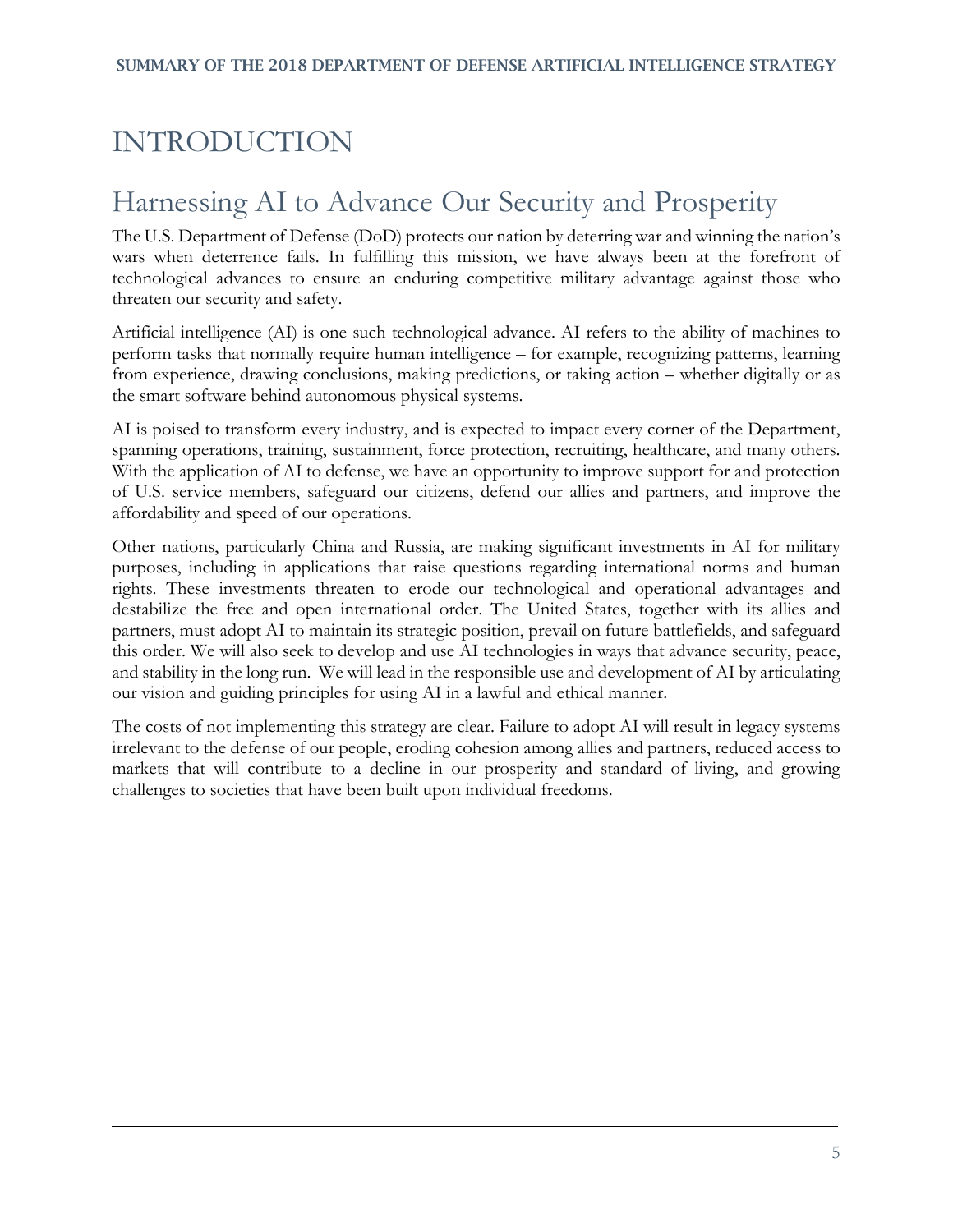### <span id="page-5-0"></span>AI will benefit both the Department and the Nation

The Strategy directs that we will use AI in a human-centered manner to:

*Support and protect U.S. servicemembers and civilians around the world*. We will incorporate AI into decisionmaking and operations to reduce risk to fielded forces and generate military advantage. AI can help us better maintain our equipment, reduce operational costs, and improve readiness. Incorporating AI also has the potential to enhance our implementation of the Law of War. By improving the accuracy of military assessments and enhancing mission precision, AI can reduce the risk of civilian casualties and other collateral damage.

*Protect our country and safeguard our citizens*. AI will be used to protect the safety and security of U.S. citizens and to enable a stronger defense of U.S. critical infrastructure. Specifically, AI can enhance our ability to predict, identify, and respond to cyber and physical threats from a range of sources, strengthening the defense of the homeland from attack and discouraging attempts to disrupt U.S. infrastructure such as financial networks, electric grids, election processes, and medical systems.

*Create an efficient and streamlined organization.* The ability of AI to reduce inefficiencies from manual, laborious, data-centric tasks will be harnessed across the Department with the objective of simplifying workflows and improving the speed and accuracy of repetitive tasks. These changes have the potential to shift human attention to higher-level reasoning and judgment, which remain areas in which the human role is critical.

*Become a pioneer in scaling AI across a global enterprise*. We recognize the tremendous utility of AI to a wide range of capabilities. To realize this potential fully, we must pioneer AI approaches across the full scale of our global defense enterprise in a manner that is Joint and interoperable with interagency, allied, and coalition partners. Specifically, DoD will identify and implement new organizational approaches, establish key AI building blocks and standards, develop and attract AI talent, and introduce new operational models that will enable DoD to take advantage of AI systematically at enterprise scale.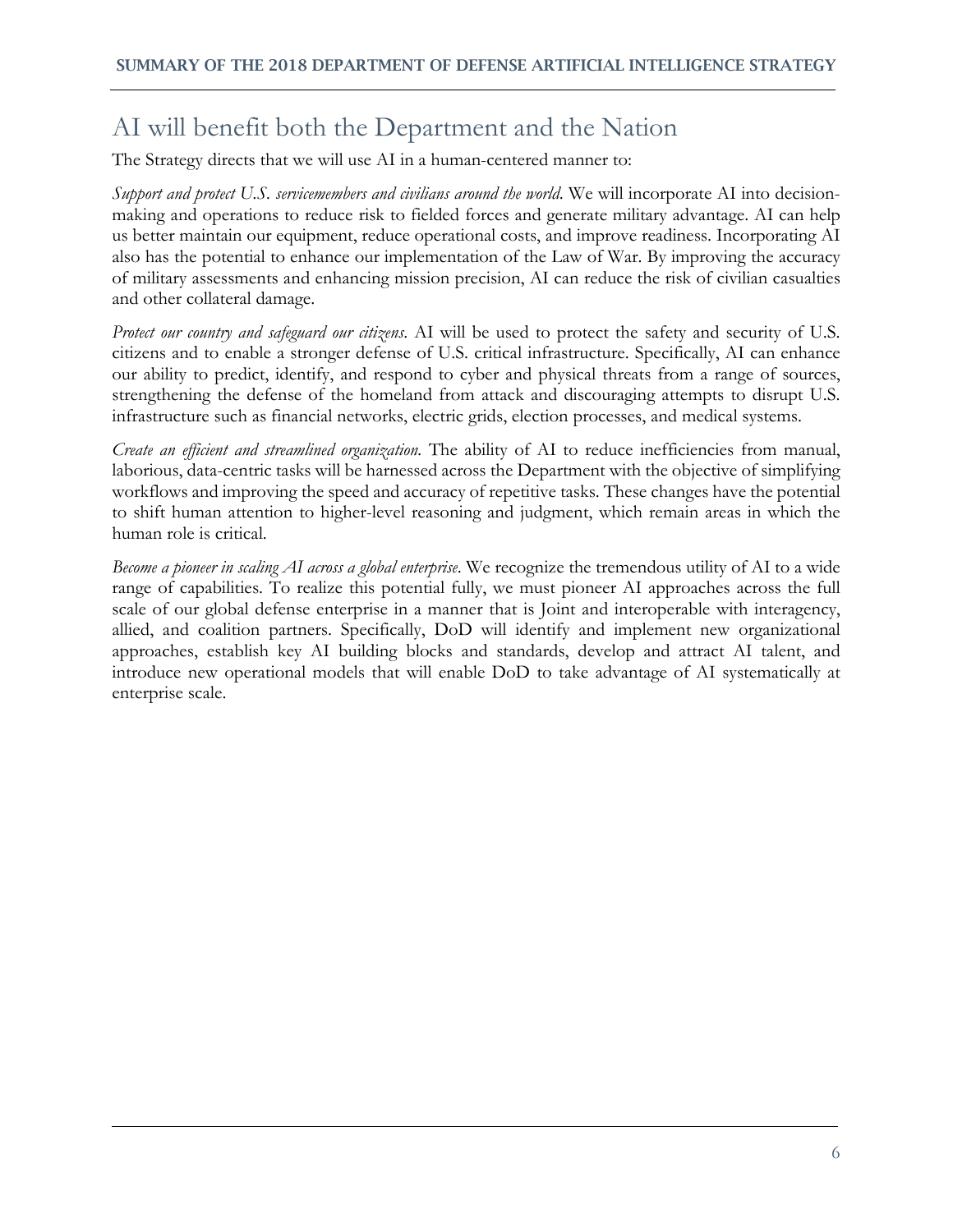# <span id="page-6-0"></span>STRATEGIC APPROACH

*"We must anticipate the implications of new technologies on the battlefield, rigorously define the military problems anticipated in future conflict, and foster a culture of experimentation and calculated risk-taking."* 

– Summary of the 2018 National Defense Strategy of the United States of America

### <span id="page-6-1"></span>DoD is taking immediate action to realize the benefits of AI

The following is an overview of the strategic approach that will guide our efforts to accelerate AI adoption.

#### <span id="page-6-2"></span>**Delivering AI-enabled capabilities that address key missions.**

We will launch a set of initiatives to incorporate AI rapidly, iteratively, and responsibly to enhance military decision-making and operations across key mission areas. Examples include improving situational awareness and decision-making, increasing the safety of operating equipment, implementing predictive maintenance and supply, and streamlining business processes. We will prioritize the fielding of AI systems that augment the capabilities of our personnel by offloading tedious cognitive or physical tasks and introducing new ways of working.

### <span id="page-6-3"></span>**Scaling AI's impact across DoD through a common foundation that enables decentralized development and experimentation.**

One of the U.S. military's greatest strengths is the innovative character of our forces. It is likely that the most transformative AI-enabled capabilities will arise from experiments at the "forward edge," that is, discovered by the users themselves in contexts far removed from centralized offices and laboratories. Taking advantage of this concept of decentralized development and experimentation will require the Department to put in place key building blocks and platforms to scale and democratize access to AI. This includes creating a *common foundation* of shared data, reusable tools, frameworks and standards, and cloud and edge services. In parallel, we will take steps to ready existing processes for AI application through digitization and smart automation. Taken together, these enterprise-wide changes promote the spread of adaptable problem-solving using AI, increase the rate of experimentation and speed of delivery, and streamline the scaling of successful AI prototypes.

### <span id="page-6-4"></span>**Cultivating a leading AI workforce.**

The transformative and rapidly advancing nature of AI requires that the Department adapt its culture, skills, and approaches. To succeed, we will encourage rapid experimentation, and an iterative, riskinformed approach to AI implementation. We will cultivate the talent of our existing workforce by investing in providing comprehensive AI training, while simultaneously bringing critical AI skills into service by recruiting and partnering with world-class AI talent.

### <span id="page-6-5"></span>**Engaging with commercial, academic, and international allies and partners.**

Strong partnerships are essential at every stage in the AI technology pipeline, from research to deployment and sustainment. We will work with academia and industry to help address global challenges of significant societal importance, and make funding available to entice our best academics to invest in long-term research relevant to defense and remain in the business of educating the next generation of AI talent. We will enhance partnerships with U.S. industry to align civilian AI leadership with defense challenges while evolving our crucial international alliances and partnerships abroad.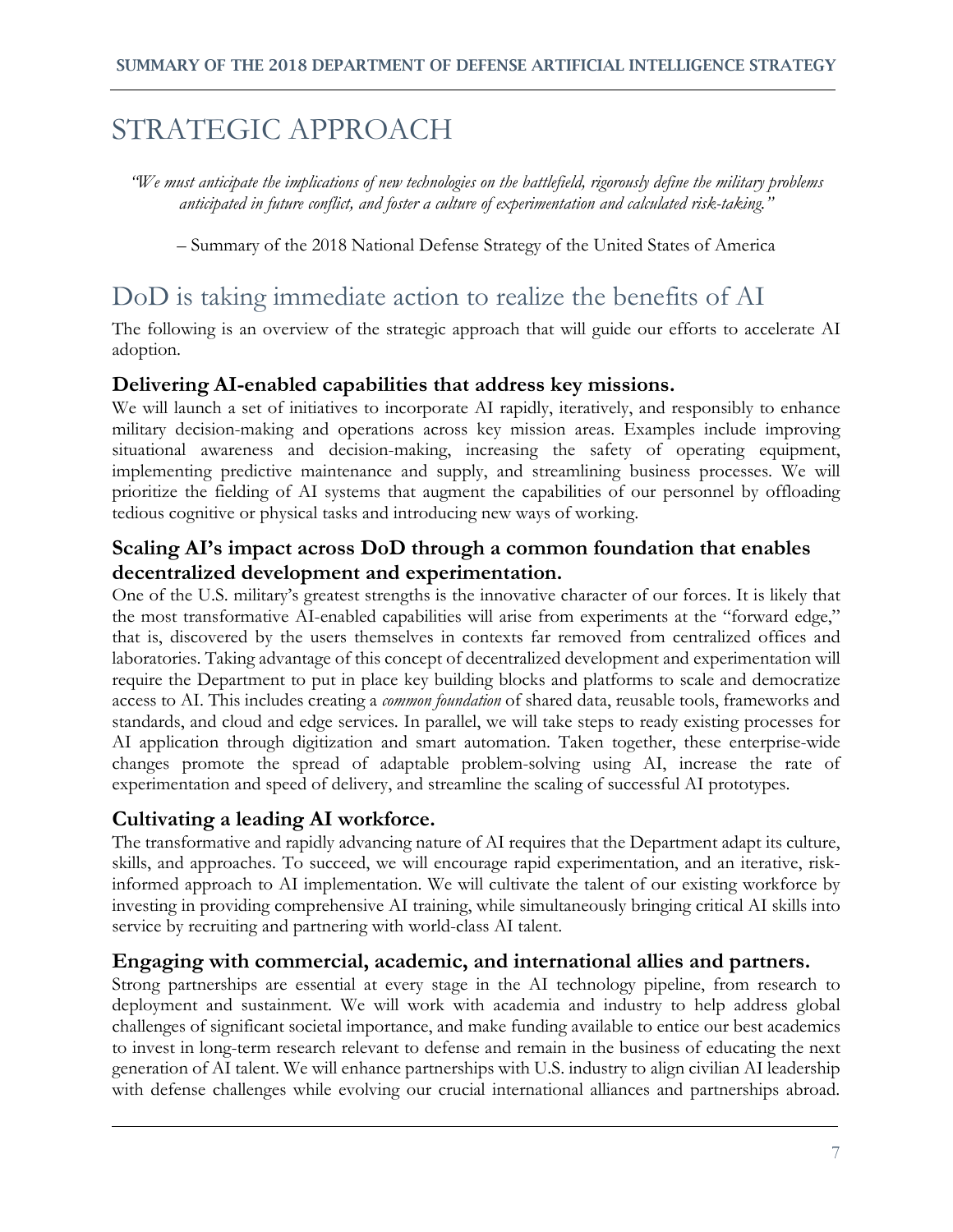Further, we will engage with and contribute to the global open-source community to identify and advance emerging technologies and applications.

#### <span id="page-7-0"></span>**Leading in military ethics and AI safety.**

The Department will articulate its vision and guiding principles for using AI in a lawful and ethical manner to promote our values. We will consult with leaders from across academia, private industry, and the international community to advance AI ethics and safety in the military context. We will invest in the research and development of AI systems that are resilient, robust, reliable, and secure; we will continue to fund research into techniques that produce more explainable AI; and we will pioneer approaches for AI test, evaluation, verification, and validation. We will also seek opportunities to use AI to reduce unintentional harm and collateral damage via increased situational awareness and enhanced decision support. As we improve the technology and our use of it, we will continue to share our aims, ethical guidelines, and safety procedures to encourage responsible AI development and use by other nations.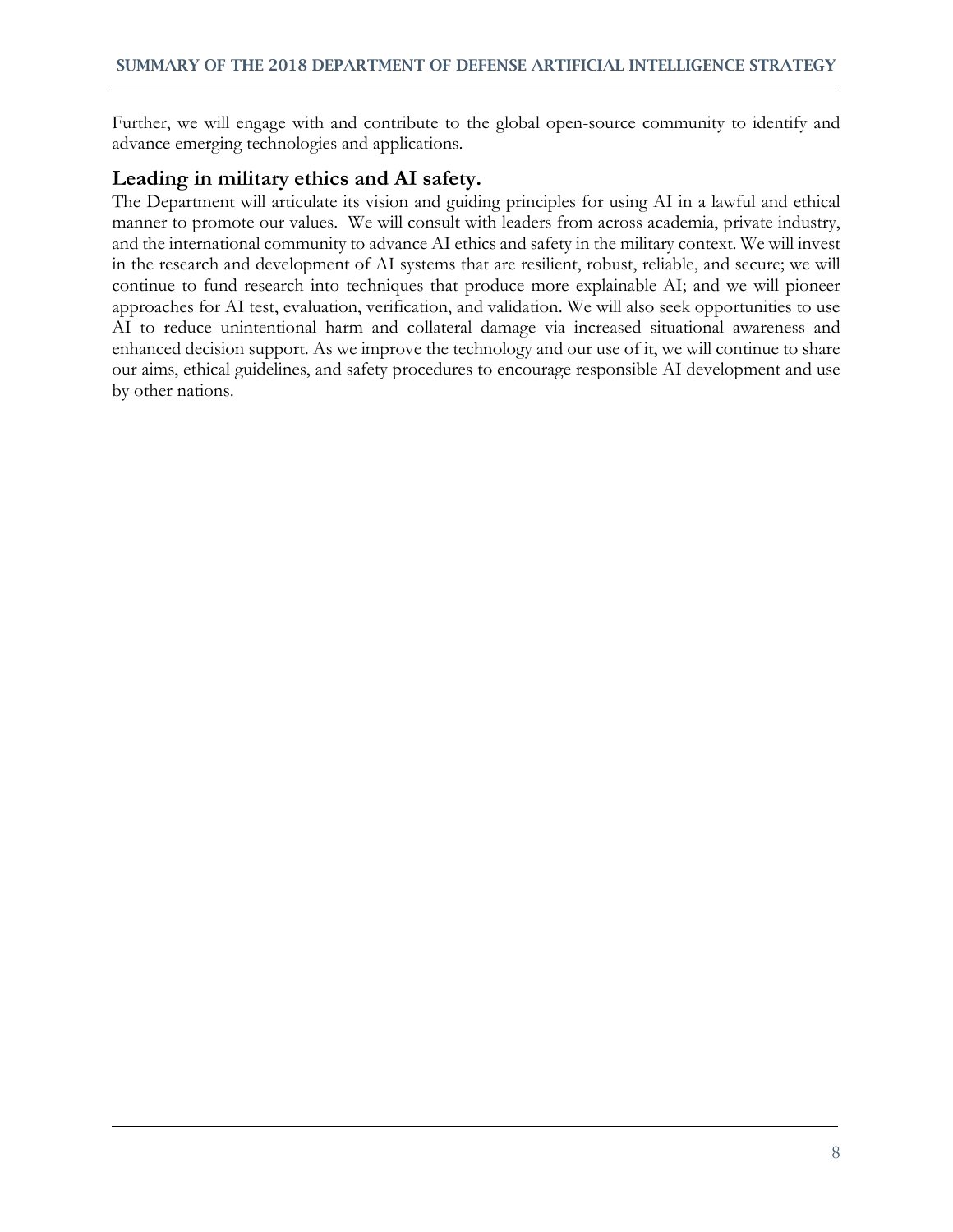# <span id="page-8-0"></span>The Joint Artificial Intelligence Center is a focal point of the DoD AI Strategy

We established a Joint Artificial Intelligence Center (JAIC) to accelerate the delivery of AI-enabled capabilities, scale the Department-wide impact of AI, and synchronize DoD AI activities to expand Joint Force advantages. Specifically, the JAIC will:

- $\triangleright$  Rapidly deliver AI-enabled capabilities to address key missions, strengthening current military advantages and enhancing future AI research and development efforts with mission needs, operational outcomes, user feedback, and data;
- Establish a common foundation for scaling AI's impact across DoD, leading strategic data acquisition and introducing unified data stores, reusable tools, frameworks and standards, and cloud and edge services;
- Facilitate AI planning, policy, governance, ethics, safety, cybersecurity, and multilateral coordination;
- $\triangleright$  Attract and cultivate a world-class AI team to supply trusted subject matter expertise on AI capability delivery and to create new accelerated learning experiences in AI across DoD at all levels of professional education and training.

To derive maximum value from AI applications throughout the Department, the JAIC will operate across the full AI application lifecycle, with an emphasis on near-term execution and AI adoption. This enables consistency of approach, technology, and tools for delivery-focused AI projects. The work of the JAIC will complement the efforts of the Defense Advanced Research Projects Agency (DARPA), DoD laboratories, and other entities focused on longer-term technology creation and future AI research and development. The JAIC's role across the AI application lifecycle is described in the following paragraphs.

*Identifying and delivering prototypes.* The JAIC will work with teams across DoD to identify, prioritize, and select new AI mission initiatives systematically, and then execute an initial sequence of cross-functional use cases that demonstrate value and spur momentum. These "National Mission Initiatives" or "NMIs" involve deploying AI across the Joint Force for a select set of high-priority, pressing operational or business reform challenges. NMIs will be executed by cross-functional teams that are composed of both JAIC personnel as well as other subject matter experts from across the Department on a rotational basis. Additionally, the JAIC will work closely with individual components to help identify, shape, and accelerate their component-specific AI deployments, called "Component Mission Initiatives" or "CMIs."

*Sharing lessons and merging research with operations.* Both NMI- and CMI-type efforts will include selecting commercial and academic partners for prototypes and employing standardized processes with respect to areas such as data, testing and evaluation, and cybersecurity. The JAIC will use lessons learned from these initial pilots to establish new processes and systems that will be repeatable across additional projects. Given the rapidly changing nature of adversaries and situations, and the rapid pace of change in enabling technologies, JAIC execution will prioritize dissolving the traditional sharp division between research and operations. The insertion of new technologies into complex work systems changes the nature of the work, including new forms of brittleness and error, and uncovers new challenges at the same time that it improves the work in other respects. Therefore, insights must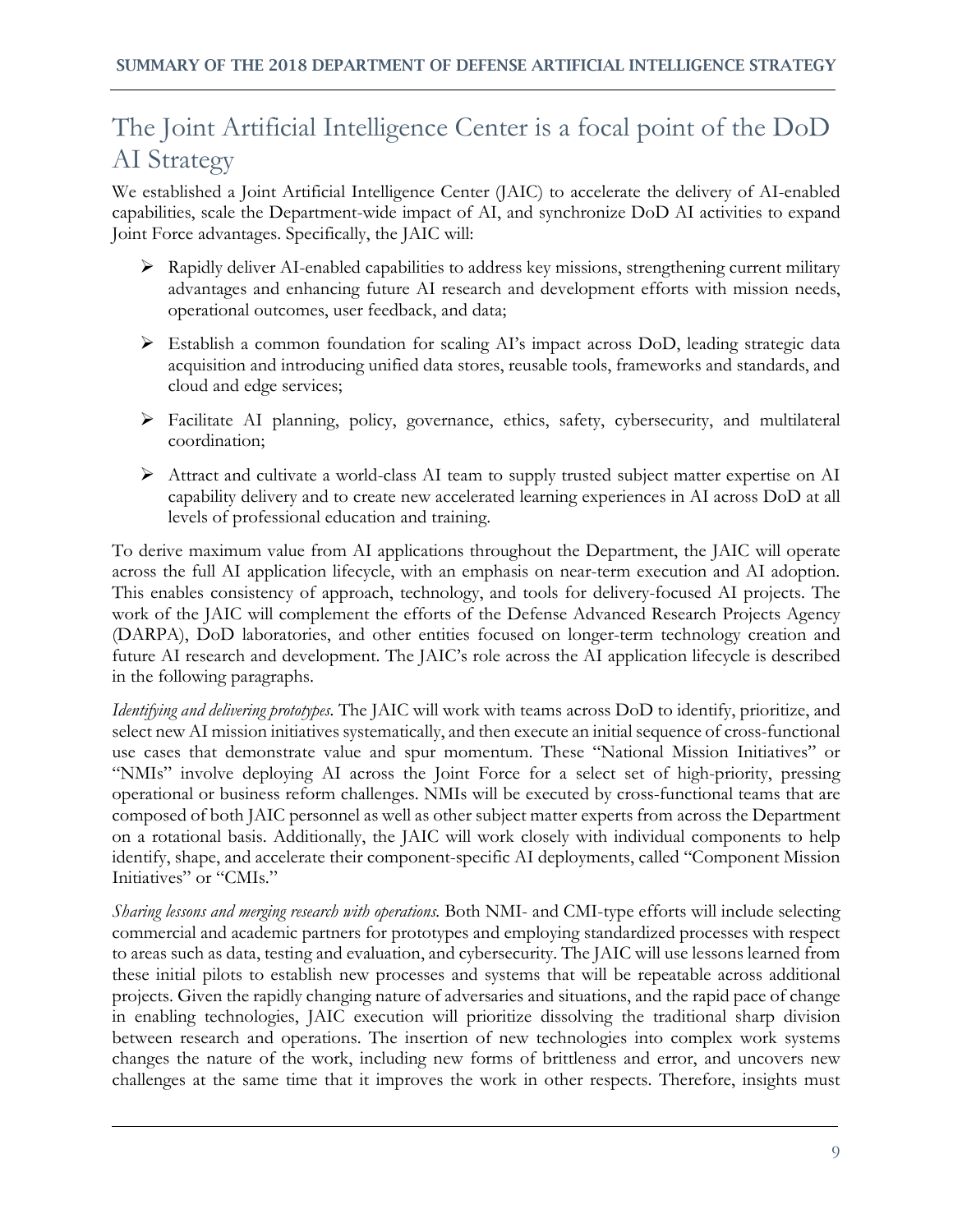transition immediately to the research venue, and research must benefit by the immediate involvement of end users in the technology development process.

*Scaling successful prototypes*. The JAIC will work with the Military Departments and Services and other organizations to scale use cases throughout the Department in a manner that aligns with and leverages enterprise cloud adoption. It will establish a common foundation for scaling AI's impact across DoD, including shared data, reusable tools, frameworks and standards, and cloud and edge services. It will guide training programs across the Department to ensure broad access to the talent necessary to scale AI applications. When partners are needed to scale AI applications, the JAIC will forge the right partnerships to execute NMIs and advise the Military Departments and Services or other DoD Components on building similar partnerships to execute their CMIs. These partners may include technology companies, consulting firms, academia, DoD laboratories, other government laboratories, Federally Funded Research and Development Centers (FFRDC), and other entities, as appropriate.

*Providing ongoing support*. The JAIC will strengthen the efforts of the Military Departments and Services and other independent teams across DoD as they continue to develop and execute new AI mission initiatives. This includes introducing processes and systems to improve, assess, and sustain AI systems and solutions continuously across the enterprise.

Although its primary focus is execution, the JAIC will have an important role in synchronizing DoD AI activities across all DoD Components. This is essential for avoiding duplication and excess cost, fostering the sharing of lessons, and establishing the new enterprise approach. The JAIC will work with DoD Components to develop a governance framework and standards for AI development and delivery and collaborate within DoD, across government, and with industry, academia, and U.S. allies and partners to strengthen partnerships, highlight critical needs, solve problems of urgent operational significance, and adapt AI technologies responsibly for DoD missions.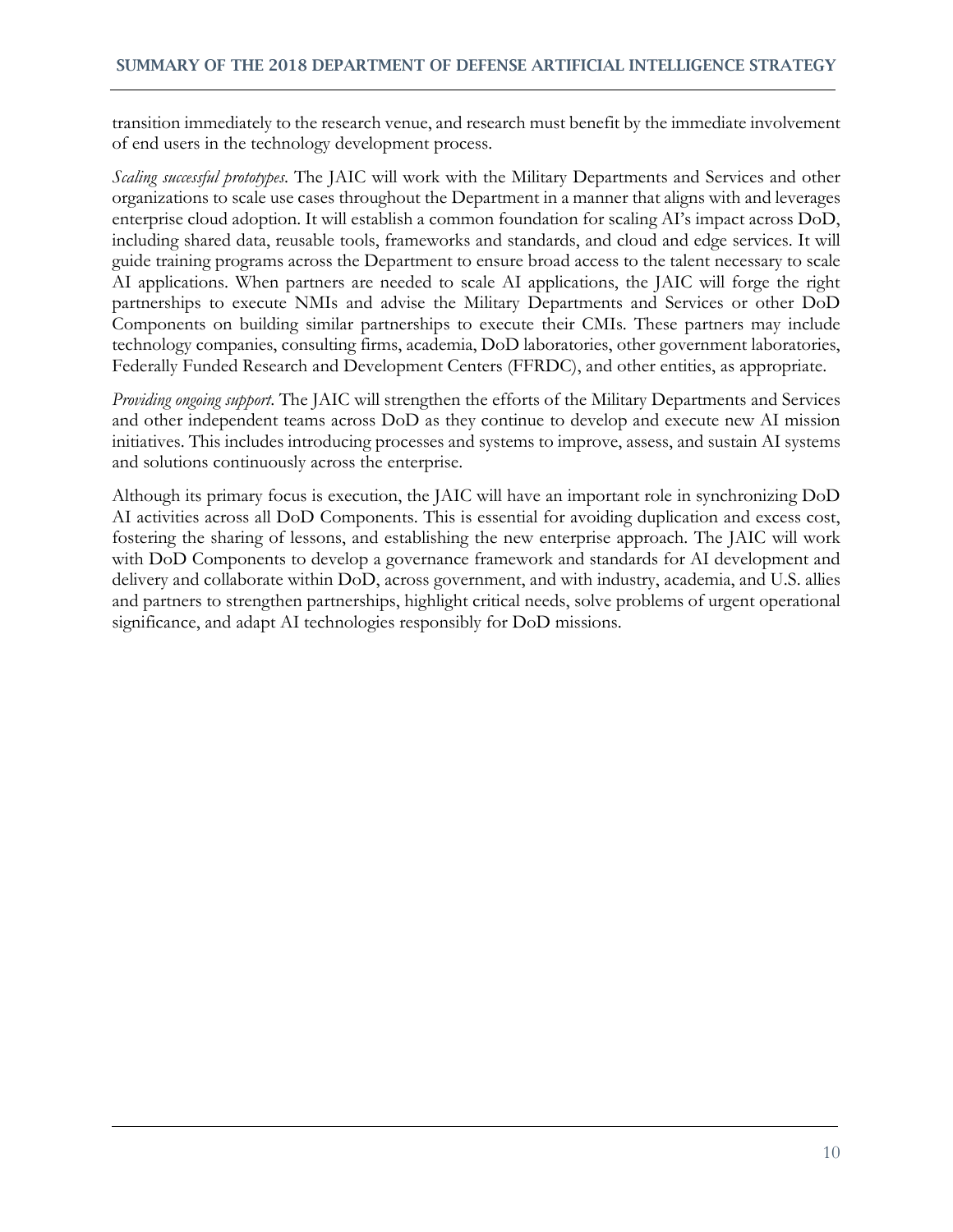# <span id="page-10-0"></span>STRATEGIC FOCUS AREAS

### <span id="page-10-1"></span>Delivering AI-enabled capabilities that address key missions

We will use AI to provide next-generation capabilities that increase the effectiveness of U.S. forces and support Department-wide reform efforts by addressing critical operational and business challenges. Our delivery approach will involve launching a sequence of initiatives to incorporate AI rapidly and iteratively and to experiment with new operating concepts, and then harvesting lessons to create repeatable processes and systems that allow all elements of the Department to do the same.

We will prioritize the fielding of AI systems that augment the capabilities of our personnel by offloading tedious cognitive or physical tasks and introducing new ways of working. This will require iterative, interdisciplinary development of the technology in close collaboration with users and will demand early study of the cognitive and physical work that can be improved with AI.

There are numerous AI applications that could improve our day-to-day operations or yield strategic advantages, many of which are currently in development across the Department. Example areas in which we will apply AI are described below.

*Improving situational awareness and decision-making*. AI applied to perception tasks such as imagery analysis can extract useful information from raw data and equip leaders with increased situational awareness. AI can generate and help commanders explore new options so that they can select courses of action that best achieve mission outcomes, minimizing risks to both deployed forces and civilians.

*Increasing safety of operating equipment*. AI also has the potential to enhance the safety of operating aircraft, ships, and vehicles in complex, rapidly changing situations by alerting operators to hidden dangers.

*Implementing predictive maintenance and supply*. We will use AI to predict the failure of critical parts, automate diagnostics, and plan maintenance based on data and equipment condition. Similar technology will be used to guide provisioning of spare parts and optimize inventory levels. These advances will ensure appropriate inventory levels, assist in troubleshooting, and enable more rapidly deployable and adaptable forces at reduced cost.

*Streamlining business processes.* AI will be used with the objective of reducing the time spent on highly manual, repetitive, and frequent tasks. By enabling humans to supervise automated tasks, AI has the potential to reduce the number and costs of mistakes, increase throughput and agility, and promote the allocation of DoD resources to higher-value activities and emerging mission priorities.

#### **PREDICTIVE MAINTENANCE APPLICATIONS SUPPORTING OUR FORCES AND DRIVING EFFICIENCIES**

The Defense Innovation Unit (DIU) and the U.S. Air Force are working together and with the JAIC to produce prototypes of Predictive Maintenance solutions and to scale successes. These commercially developed AI-based applications have the potential to predict more accurately maintenance needs on equipment, such as the E-3 Sentry, F-16 Fighting Falcon, F-35 Lightning II, and Bradley Fighting Vehicle, thereby improving availability and reducing costs.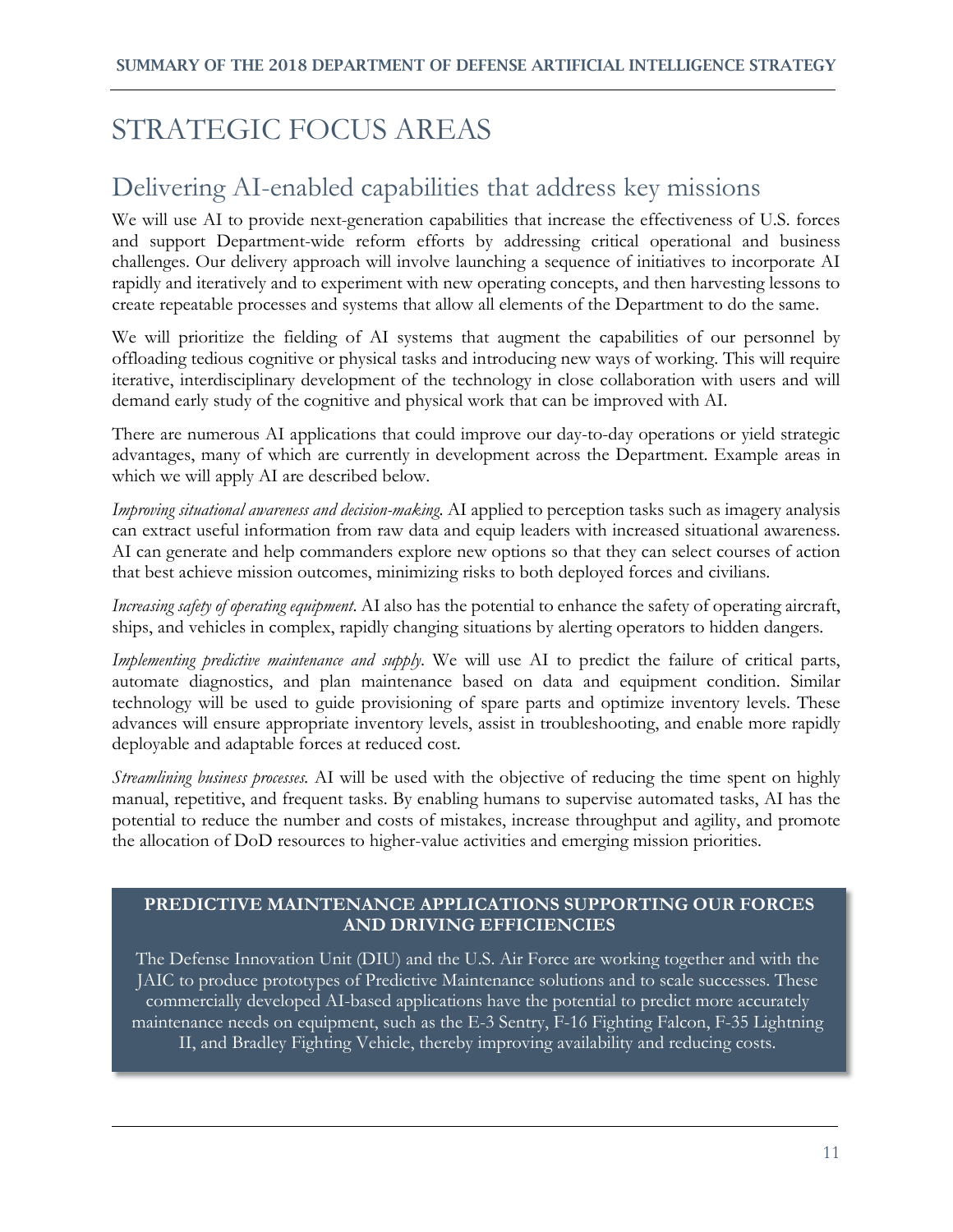### <span id="page-11-0"></span>Partnering with leading private sector technology companies, academia, and global allies and partners

We recognize that strong partners are crucial at every stage in the technology pipeline, from research to deployment and sustainment. Today, the U.S. private sector and academic institutions are at the forefront of modern AI advances. To ensure continued prosperity and the capacity to align their AI leadership with critical defense challenges, we are committed to strengthening the private sector and academia while bridging the divide between non-traditional centers of innovation, such as the AI startup community, and the defense mission. To accomplish this, we will do the following.

*Forming open mission initiatives focused on global challenges*. We will form open AI missions with academia and industry that will contribute to addressing global challenges of significant societal importance, such as operationalizing AI for humanitarian assistance and disaster relief for wildfires, hurricanes, and earthquakes. We will bring our data, domain expertise, and real-world problems to these publicprivate partnerships, and combine efforts with a wide range of actors to produce inspiring AI technology that benefits society beyond the benefit of fulfilling our core defense mission. These open missions will challenge a broad community to advance the state of AI and learn how to operationalize the technologies on an integrated basis across domestic and international organizations. They will contribute to the development of thousands of new AI experts needed for public service over the next decade and spur future AI progress across multiple sectors.

*Strengthening academic partnerships and seeding new AI innovation districts*. For academia, we will make longerterm, stable funding available to entice our best academics to invest in long-term research relevant to critical DoD areas and remain in the business of educating the next generation of AI talent. This entails increasing investment through existing channels, such as DARPA/IARPA and the Military Service Research Laboratories, and sponsoring long-term discoveries relevant to the Department. It also involves stimulating the development of geographic concentrations of interconnected companies and institutions in AI. Strong and stable academic partnerships clustered in this manner will provide benefits to the Department, industry, and national competiveness.

*Enhancing partnership with U.S. industry*. Engaging with and strengthening the AI technology ecosystem requires us to experiment with a range of partnership models. These include bold new AI initiatives with large industrial partners, small start-ups, and venture capital firms. In addition, we will take steps to make it easier for members of the AI community to engage with the Department, for example, by working to accelerate critical partnership processes and lower administrative barriers. We will also establish a centralized AI portal for potential partners that details key processes, topics of interest, and contacts in order to streamline contracting, acquisition, and on-boarding processes.

*Evolving international alliances and partnerships.* An extended network of mutually beneficial alliances and partnerships provides a durable means of overcoming global AI challenges, deterring aggression, and supporting stability through cooperation. Foreign allies and partners offer critical perspectives and talent that can be leveraged through personnel exchanges, combined portfolio planning, and the deepened interoperability and trust that comes from collaborative AI development and deployment.

*Engaging with the open source community.* The open-source community is a vibrant global incubator of talented individuals and transformative ideas. We will contribute our data, challenges, research, and technologies to this community and engage with the open-source ecosystem as a vehicle for attracting talent, identifying and advancing new AI technologies that can transform defense, and broadening our accessible technology base.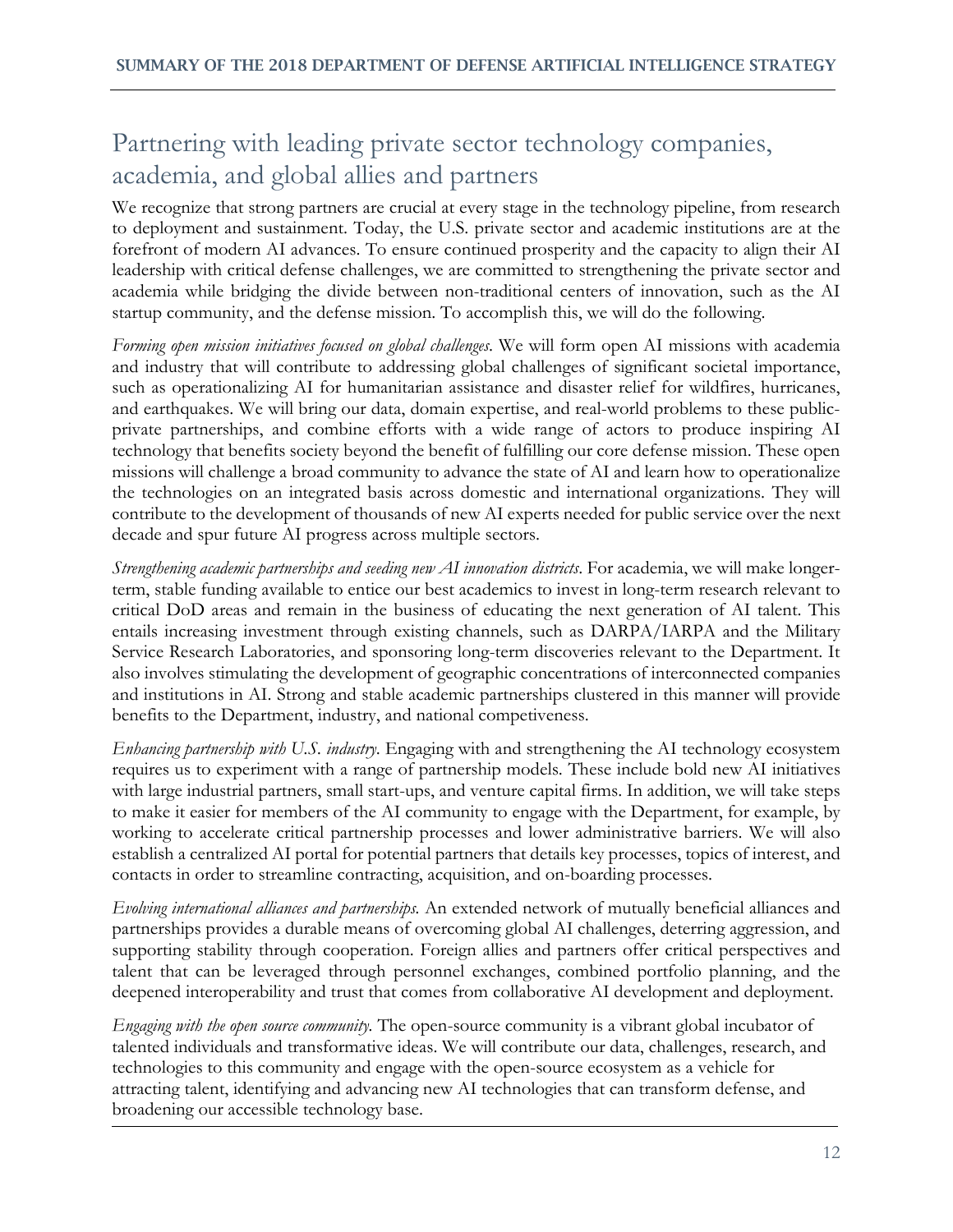#### **PRODUCTIVE PRIVATE PARTNERSHIPS: DEFENSE INNOVATION UNIT**

The Defense Innovation Unit (DIU) is a fast-moving government entity that accelerates the adoption of commercial technology into the U.S. military to strengthen national security. DIU works with companies to prototype commercial solutions against DoD problems. Contracts are typically awarded in less than 90 days. Since it was established in 2016, DIU has awarded nearly 100 prototype contracts across a variety of areas, including several AI projects. Of these, several were transferred to the Military Departments and Services to increase capability, reduce costs, and improve efficiency.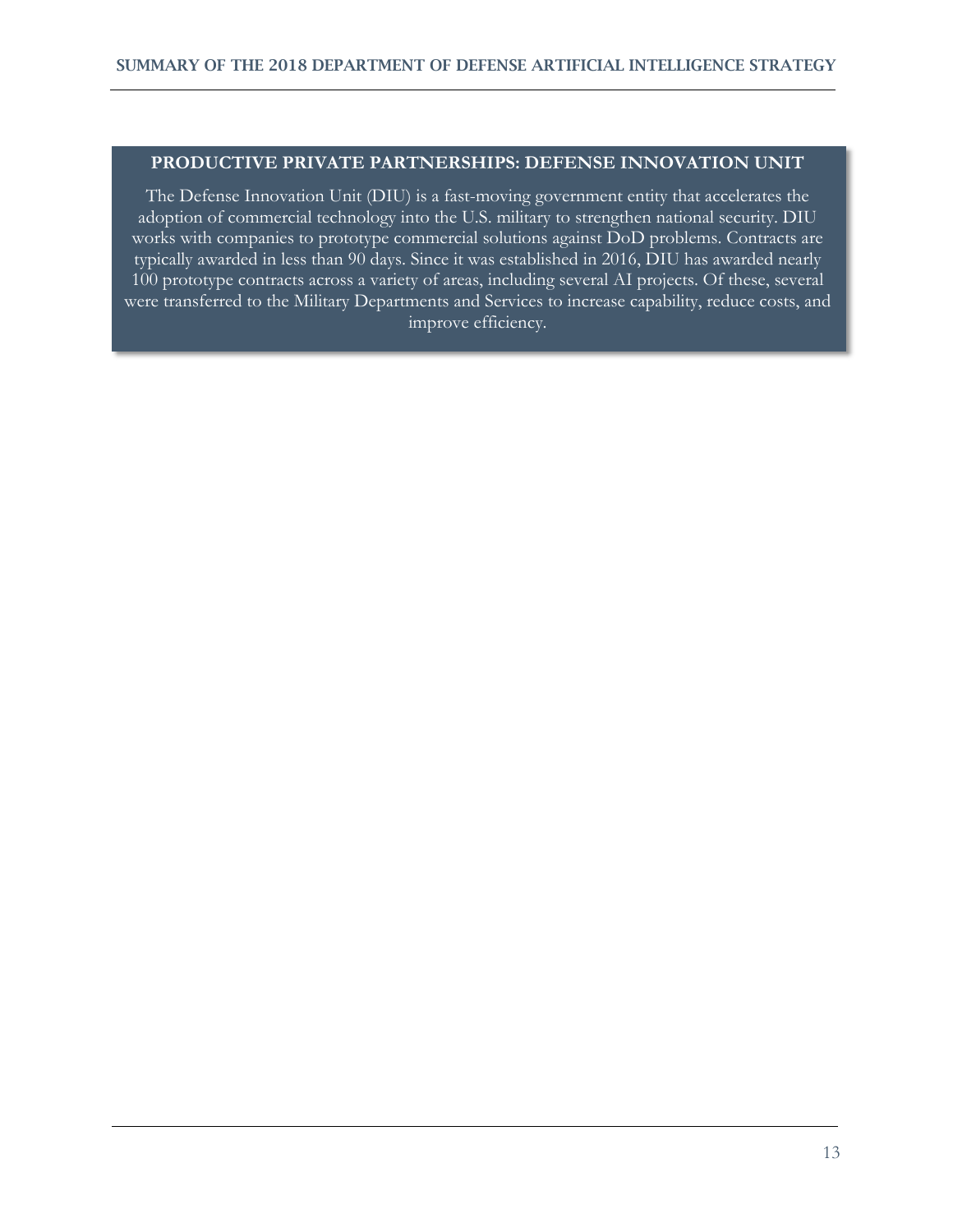## <span id="page-13-0"></span>Cultivating a leading AI workforce

The transformative and rapidly advancing nature of AI requires that the Department adapt its culture, cultivate new skills, and streamline approaches to develop, attract, and partner with AI talent. We will introduce new functions, high-impact rotational programs, and expanded leadership opportunities, ensuring we recruit, train, promote, and retain a leading AI workforce. This includes the following areas of further development and implementation.

*Offering the chance to make an impact*. DoD offers opportunities to develop cutting-edge AI applications to meet some of the Nation's most difficult and most consequential challenges, leveraging the latest technology to create positive real-world impact for U.S. forces and the society and freedoms that we defend.

*Providing comprehensive AI training and cultivating workforce talent*. We will invest in developing the skills of our existing workforce and ensuring their career progression. The DoD workforce will have access to curated AI training programs designed to help them keep pace with AI developments in the private sector, accelerate the achievement of expertise, and give personnel the knowledge they need to adapt to new roles in the future. These AI training programs will be made widely available, from junior personnel to AI engineers to senior leaders, and will leverage digital content combined with tailored instruction from leading experts.

*Bringing critical AI skills into service.* We will use streamlined, non-traditional pathways to bring worldclass AI talent into service and expand access to outside expertise. This will complement our existing workforce with roles such as machine learning engineers, data engineers, data scientists, and AI product managers, in order to form a modern, agile, AI-advantaged workforce with a deep passion for addressing the world's most pressing challenges.

*Building a culture that embraces experimentation*. We are building a culture that welcomes and rewards appropriate risk-taking to push the art of the possible: rapid learning by failing quickly, early, and on a small scale. Although embracing disruptive approaches will not be easy, doing so is imperative for implementing and adopting AI – which requires running experiments daily, iterating based on user feedback, measuring results, and continuously adapting.

#### **PLANNED AI TRAINING PROGRAMS FOR THE DEFENSE WORKFORCE**

DoD recognizes the need to educate our workforce to navigate the AI era. We are leveraging the rise of digital content, including MOOCs (massive open online courses), e-books, and online videos, to provide employees with curated learning experiences, and augmenting this with classroom instruction from AI experts in industry and at top U.S. universities.

This AI training will provide: Senior leaders with an understanding of what AI can do for defense, how to create organizational AI strategies, and how to make appropriate resource allocation decisions for improved technological incorporation; mid-level leaders with knowledge for directing AI projects, resource allocation, and progress tracking, and for developing technical backgrounds for successful AI project deliveries; and technical staff with knowledge of comprehensive AI technologies for solution incorporation.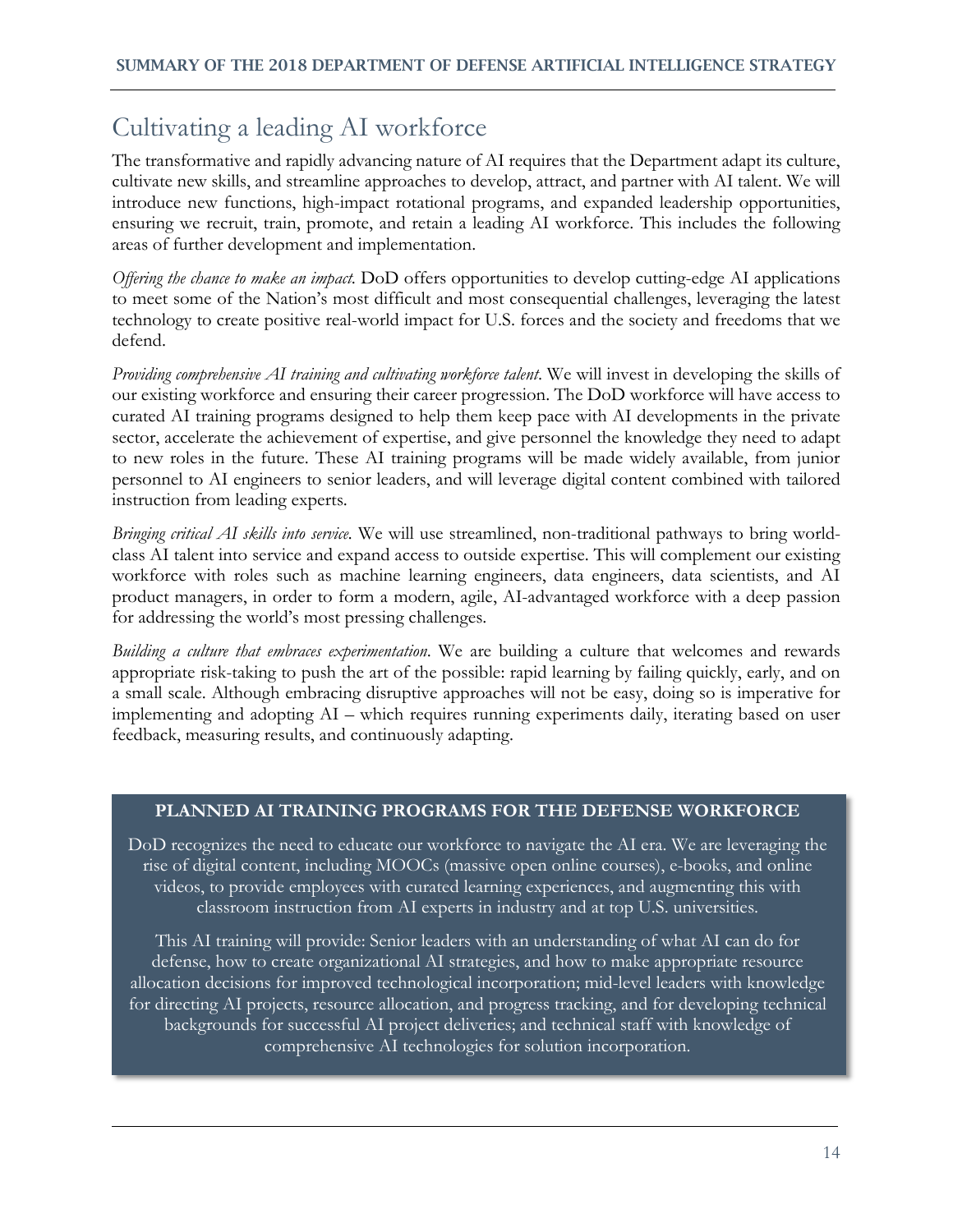# <span id="page-14-0"></span>Leading in military ethics and AI safety

During this upcoming AI-based technological transition, we will lead in complying with international and domestic law, upholding and promoting our Nation's values, and strengthening our partnerships with other nations. As part of our strong commitment to ethics, humanitarian considerations, and both near- and long-term AI safety, we will take the following actions.

*Developing AI principles for defense*. The Department will articulate its vision and guiding principles for AI ethics and safety in defense matters. We will consult with a wide range of experts and advisors from across academia, the private sector, and the international community to learn as much as possible from past insights and existing approaches to AI ethics and safety. We will also continue to undertake research and adopt policies as necessary to ensure that AI systems are used responsibly and ethically.

One example of existing guidance is DoD Directive 3000.09, issued in 2012, which establishes guidelines to minimize the probability and consequences of failure in autonomous and semiautonomous weapon systems that could lead to unintended engagements. The Directive requires that autonomous and semi-autonomous weapon systems be designed to allow commanders and operators to exercise appropriate levels of human judgment over the use of force. Among other things, the Directive also requires realistic and rigorous testing and clear human-machine interface, as well as appropriate training for commanders and operators, so that those weapons function as anticipated in realistic operational environments against adaptive adversaries.

*Investing in research and development for resilient, robust, reliable, and secure AI*. In order to ensure DoD AI systems are safe, secure, and robust, we will fund research into AI systems that have a lower risk of accidents; are more resilient, including to hacking and adversarial spoofing; demonstrate less unexpected behavior; and minimize bias. We will consider "emergent effects" that arise when two or more systems interact, as will often be the case when introducing AI to military contexts. To foster these characteristics in deployed systems in both military and civilian contexts, we will pioneer and share novel approaches to testing, evaluation, verification, and validation, and we will increase our focus on defensive cybersecurity of hardware and software platforms as a precondition for secure uses of AI.

*Continuing to fund research to understand and explain AI-driven decisions and actions*. We will continue funding research and development for "explainable AI" so users can understand the basis of AI outputs. This will help users understand, appropriately trust, and effectively manage AI systems.

*Promoting transparency in AI research*. We will actively and continuously engage in an open dialogue and internationally collaborative research agenda concerning AI ethics, resilience, robustness, reliability, and security to reduce the chance of misperception, miscalculation, or accidents. This will promote responsible behavior.

*Advocating for a global set of military AI guidelines*. We will engage in dialogue and articulate our vision for ethical and safe military AI use to the broadest-possible audience. To do this, we will build strong channels for military-to-military dialogue as well as exchanges among DoD, the private sector, academia, allies and partners, and the global AI community. Within the Department, we will continue operating in accordance with the law of war, and we will demonstrate responsible use of AI in accordance with our nation's values.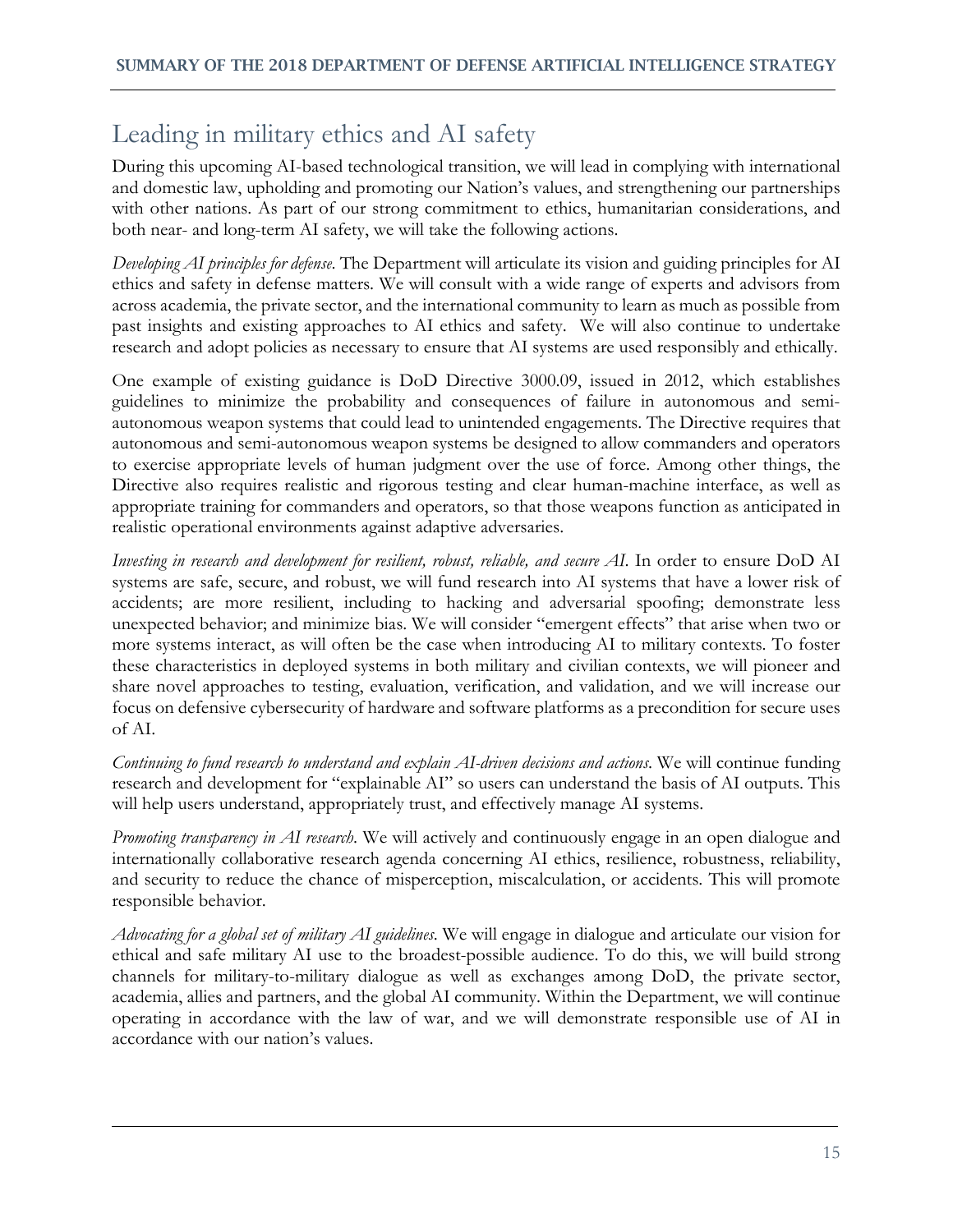*Using AI to reduce the risk of civilian casualties and other collateral damage*. We will seek opportunities to use AI to enhance our implementation of the Law of War. AI systems can provide commanders more tools to protect non-combatants via increased situational awareness and enhanced decision support.

#### **ADDRESSING KEY RESEARCH CHALLENGES IN AI: DEFENSE ADVANCED RESEARCH PROJECTS AGENCY (DARPA)**

DARPA is an agency that makes pivotal investments in breakthrough technologies for national security. Over its 60-year history, DARPA has played a leading role in the creation and advancement of AI technologies. DARPA is now funding research into AI that can explain its decision-making rationale to humans, which is critical for enabling humans to understand, appropriately trust, and effectively manage AI systems. This research is one component of a multi-year campaign called AI Next, which provides research investments aimed at transforming computers from specialized tools to partners in problem-solving.